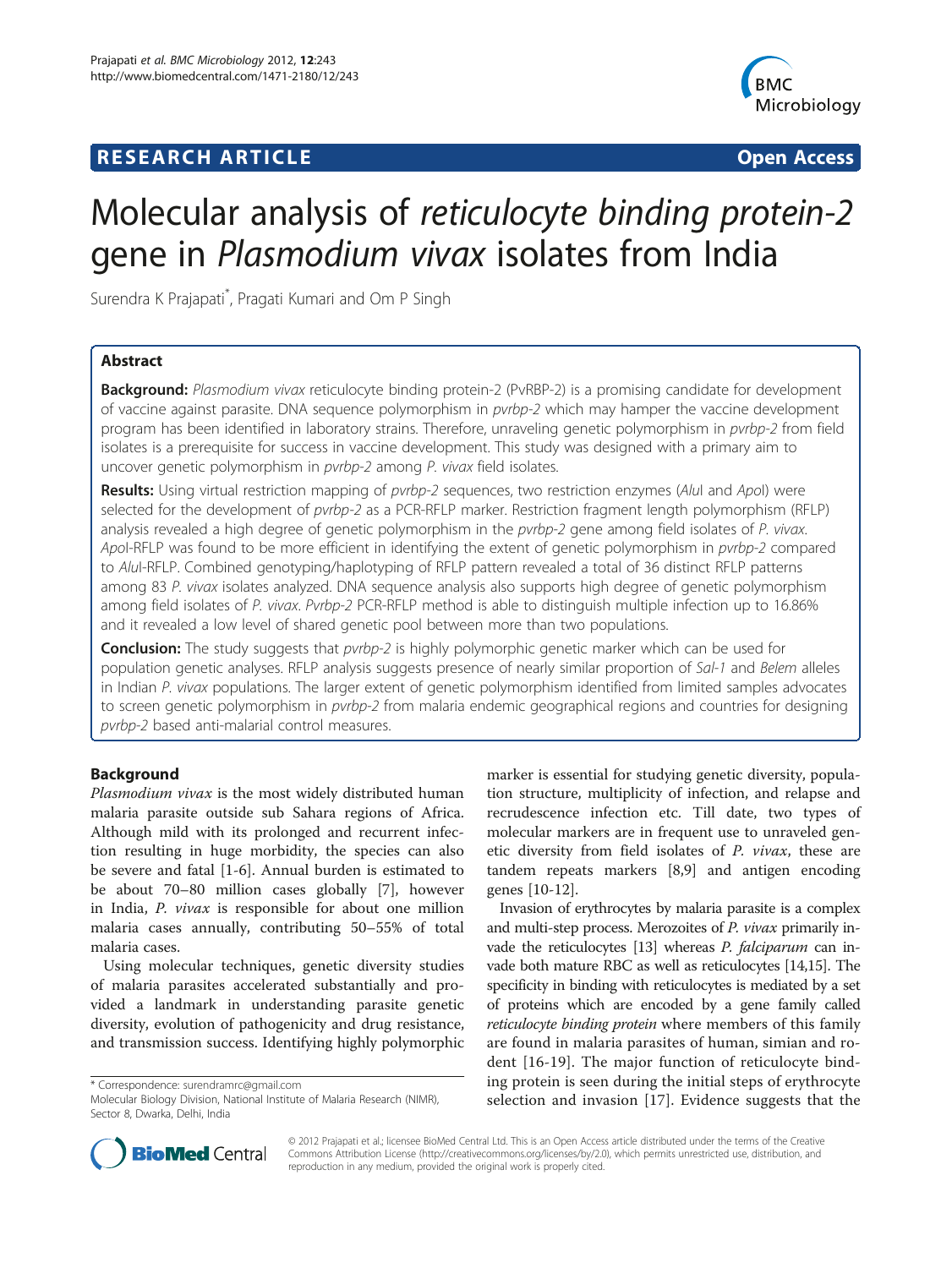PvRBPs form a complex at the apical pole of the merozoite and confer the reticulocyte-specificity of P. vivax blood-stage infections, suggesting the essential role of RBP-II in selection and identification of reticulocyte for invasion [\[17](#page-7-0)]. Two pvrbp-2 genes have been characterized from P. vivax and are shown to be a promising vaccine candidate [[20](#page-7-0)]; however, up to 12 putative pvrbp genes have been identified in P. vivax genome so far [[21](#page-7-0)].

Pvrbp-2 is a promising vaccine target for the development of effective anti-malarial control measures [\[20](#page-7-0)]. However, genetic polymorphism at *pvrbp-2* may hamper the efficacy of vaccine [[22\]](#page-7-0). Therefore, investigation of genetic polymorphism at pvrbp-2 from geographical field isolates is an essential step. This study was designed to investigate the genetic polymorphism in pvrbp-2 using PCR-RFLP method in P. vivax field isolates from Indian subcontinent.

## **Methods**

## Ethics statement

This study was approved by the Ethics Committee of the National Institute of Malaria Research and all blood spots were collected with written consent of the patients and/or their legal guardians.

## Parasite collection and DNA extraction

Ninety P. vivax field isolates collected between 2003– 2006 from six geographical regions of the Indian subcontinent were analyzed (Figure [1\)](#page-2-0). Finger prick blood from the symptomatic patients in active case detection surveys as well as from patient attending the clinics, was spotted on autoclaved Whatman filter paper strips (Number 3). The six geographical regions are Delhi (N=13), Nadiad of Gujarat (N=26), Panna of Madhya Pradesh (N=18), Rourkela of Odisa (N=16), Chennai of Tamil Nadu ( $N=10$ ), and Kamrup of Assam ( $N=7$ ). Details of individual study sites such as location, parasite and vector species prevalence, and disease transmission pattern are reported elsewhere [[23](#page-7-0)] as well as given in Additional file [1](#page-6-0). Genomic DNA was isolated from microscopically diagnosed vivax-positive blood spotted on Whatman filter paper (3 mm) strips using QIAamp mini DNA kit (Qiagen, Germany). Three punches (5 mm diameter) of dried blood spots were used for DNA isolation, as per the manufacturer's instructions. DNA was eluted in 120 μl triple distilled autoclaved water and stored at −20°C for future use.

## Primer designing and PCR amplification

Nested PCR primers for pvrbp-2 gene were designed manually using *pvrbp-2* sequence available in GenBank (AY501887). These primers are RBP2-F (5'-gatgatcaatttttatgcctgac-3'), RBP2-R (5'-cagaatccgcaataatagag-3'), RBP2NF (5'-ttcccgcacacacaaggtag-3'), RBP2-NR (5'-gcgtagtgtttagctgccac-3'), RBP2-IR1 (5'-tggaaccgtatgcgattc-3') and RBP2-IR2 (5'-ttttgcagataagatagc-3'). Internal primers used for sequencing this fragment are IR1 and IR2 and the schematic diagram of gene showing location of primers is given in Figure [2](#page-2-0). Optimized PCR conditions for primary PCR for amplification of *pvrbp-2* were:-initial denaturation 95°C/5 minute, denaturation 95°C/30 S annealing 50°C/30 S and extension at 68°C/2 minute for 35 cycles, and a final extension of 68°C/5 minute. The cycling conditions of nested PCR were similar to primary PCR except annealing temperature, which was 55°C. All PCR amplifications were carried out in a 20 μl reactions volume (Qiagen's Master Mix) with 10 pM of each primer and.1-2  $\mu$ l ( $\sim$  3–5 ng) of genomic DNA in primary PCR and 0.5-1 μl of primary PCR product in nested PCR.

## Restriction Fragment Length Polymorphism (RFLP)

To determine the level of pvrbp-2 polymorphism, RFLP analysis was carried out using two restriction enzymes ApoI and AluI (NEB Inc, USA). These enzymes were selected on the basis of maximum probability of enzymes cutting sites in the polymorphic region of pvrbp-2 and the feasibility to resolve digested PCR fragment on agarose gel. Virtual restriction mapping of pvrbp-2 was done using SeqBuilder module of DNA Lasergene 7.1 software for identification of suitable restriction enzymes for RFLP study. Four microliters of PCR product was digested with individual restriction enzyme. AluI digestion was incubated at 37°C for 4 hours whereas ApoI was incubated at 50°C for overnight. In both digestions, heat inactivation for enzymes was given at 80°C/20 minutes. The restriction products were visualized on a 2.5 % agarose gel containing ethidium bromide. A consistent current at 0.75 m for 2.5 hrs were used for all agarose gel electrophoresis experiments to achieve consistency in RFLP fragment sizes.

## RFLP Genotyping and multiple infection typing

Digested DNA fragments were assessed using Genetool software and all fragments were considered for genotyping of RFLP data. In RFLP analysis, the restriction pattern of each enzyme was typed where each different/ unique RFLP pattern was assigned 1...n as an allele. Finally, RFLP patterns of ApoI and AluI from each sample were combined to make a "haplotype or genotype". This "haplotyping/ genotyping" method provides a high-resolution power for differentiating parasites compared with RFLP pattern of individual enzyme.

Multiple infection could only be detected by RFLP analysis since all samples show only a single PCR fragment. A sample was considered as multi-clone infection if the sum of the digested fragments (either ApoI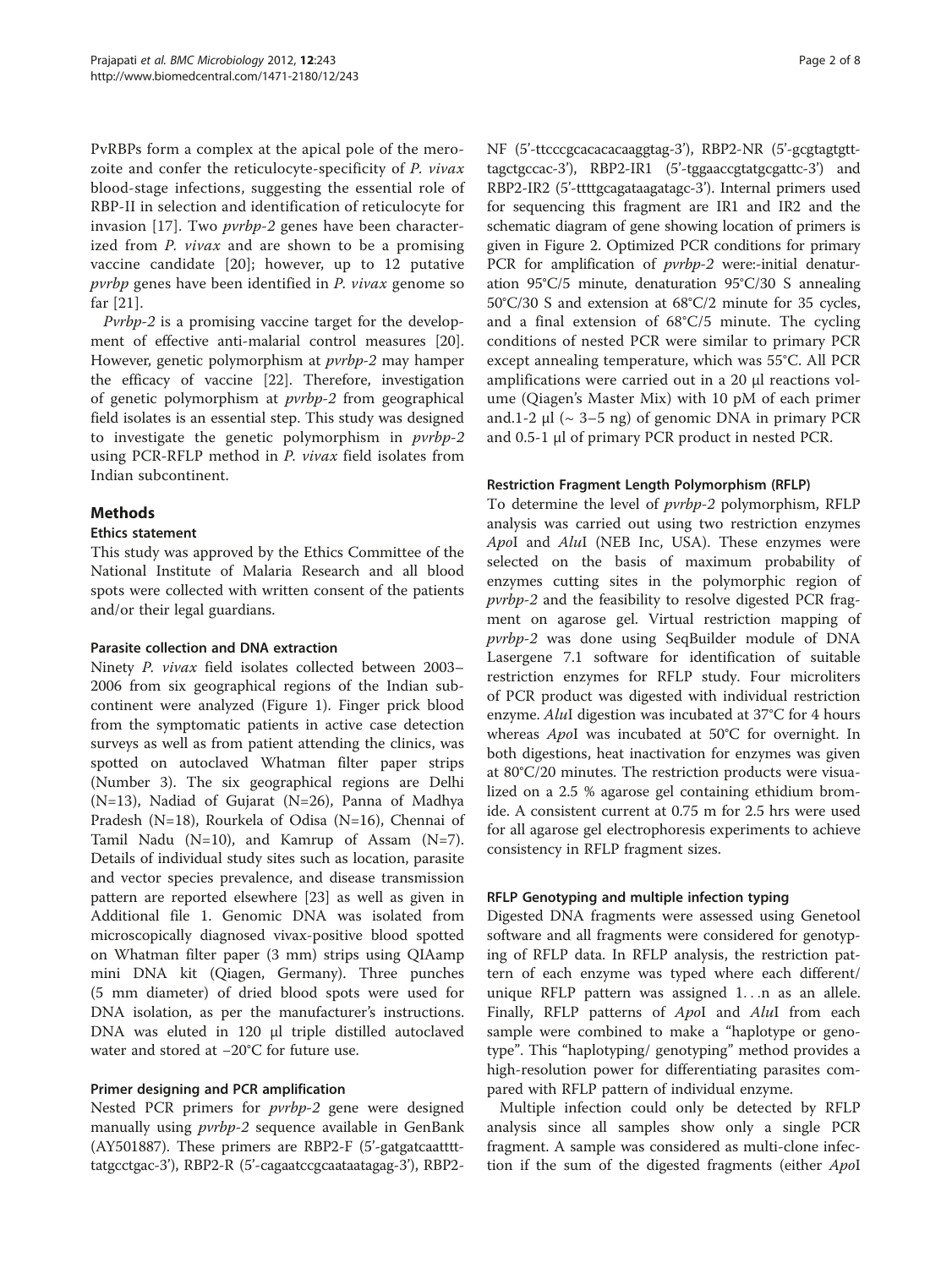<span id="page-2-0"></span>

or AluI or both) size is greater than the size of the PCR fragment.

## Cloning, DNA sequencing, and sequence analysis

DNA sequencing of limited samples was done in order to validate RFLP pattern as well as to differentiate Sal-1 and Belem alleles of pvrbp-2. PCR products from 13 samples (Nadiad; 7, Delhi; 1, Kamrup; 2, and Panna; 3) were purified using gel extraction kit (MDI, India) and cloned in pTZ257R/T vector (Fermentas, USA). Six of 13 samples were single clone in nature on the basis of pvrbp-2 RFLP analysis. Plasmid was purified using plasmid extraction kits (MDI, India) and purified plasmids were sequenced commercially (Macrogen Inc, Seoul, Korea) [[24\]](#page-7-0). For DNA sequencing, each plasmid was sequenced with forward, reverse and internal primers.

DNA Lasergene software 7.1 (DNA Star Inc., USA) was used for editing raw DNA sequences (EditSeq module), with SeqMan module used for contig formation and ClustalW module for sequences alignment. DNA sequences of pvrbp-2 obtained from field isolates of P. vivax were deposited in GenBank (JN872360-JN872372).

## Results

## Identification of genetic polymorphism using PCR-RFLP method

A total of 90 P. vivax samples were analyzed where in all samples gave single clear amplification of  $\sim$ 2.0 kb fragment size and none of the PCR fragments showed size variation (Figure [3a\)](#page-3-0). Amplified PCR fragment covers both coding and non-coding regions. The coding regions are marked by a 449–503 bp and 705–1946 bp

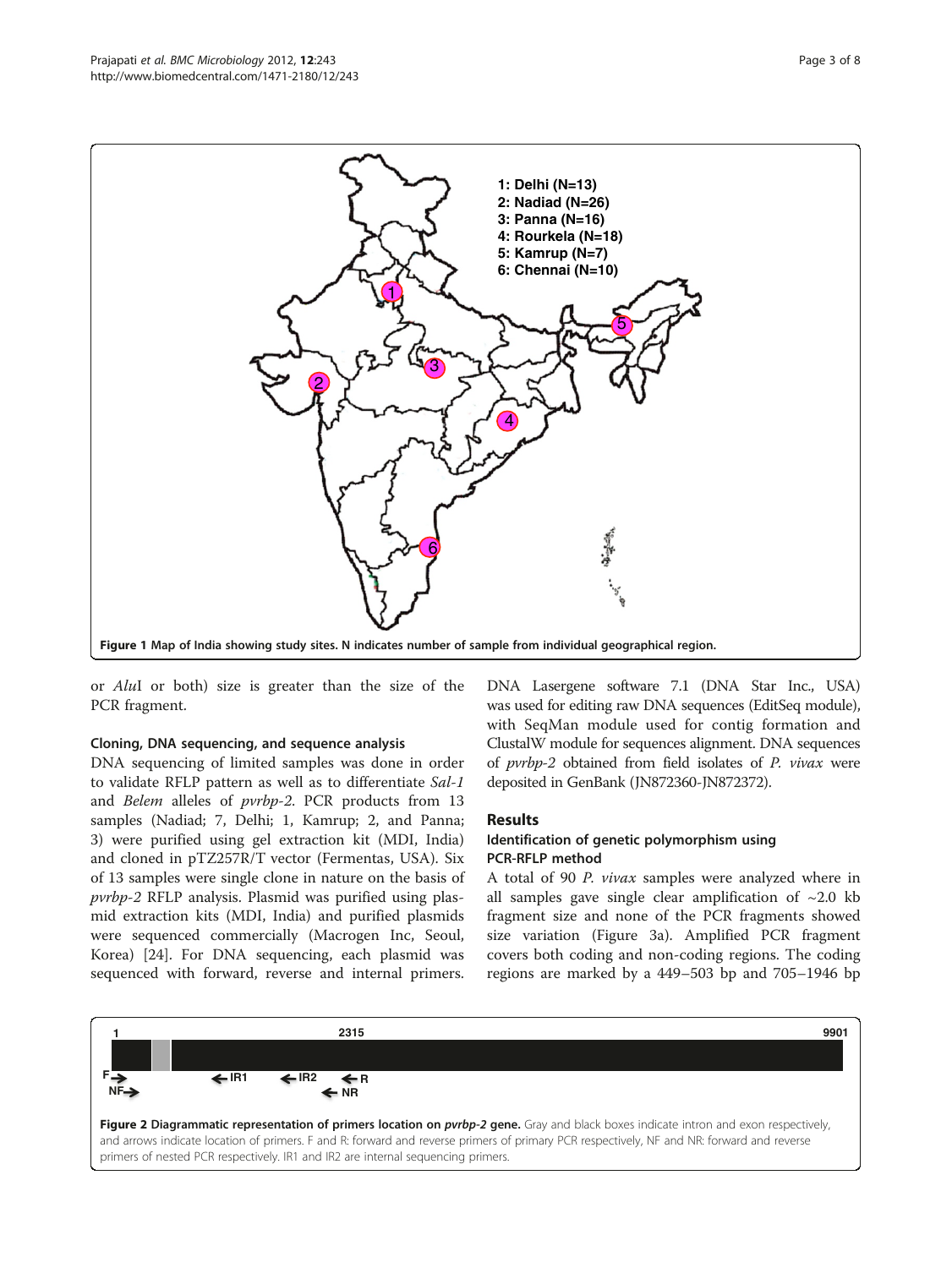<span id="page-3-0"></span>

in the amplified PCR product (Figure [2\)](#page-2-0). Virtual restriction mapping of pvrbp-2 sequence suggests the use of ApoI and AluI restriction enzymes for RFLP analysis. Initially, five samples were digested with the above two enzymes to make sure that these enzymes can identify genetic polymorphism from field isolates. Interestingly, genetic polymorphism in AluI and ApoI digestion was observed in selected five samples. Further, PCR products obtained from 83 P. vivax isolates were digested with AluI and ApoI enzymes separately. RFLP pattern of pvrbp-2 gene with AluI and ApoI has been shown in figure 3b & c respectively.

A substantial number of RFLP pattern for both enzymes were observed with respect to the Sal-1 strain based pvrbp-2 gene sequence. In total, 13 distinct AluI and 30 distinct ApoI RFLP patterns were observed among 83 samples. RFLP analysis revealed mainly two distinct digestion patterns in field isolates by both enzymes. This suggests that each enzyme has two major types of digestion pattern. RFLP pattern of six samples was confirmed by DNA sequencing. Among six samples, DNA sequences of five samples were in agreement with RFLP data, however in a single sample (Pv-7) RFLP pattern of only ApoI enzyme was not matched. This may be due to the sequencing of only one clone from each cloning experiment. The numbers of RFLP pattern of individual enzymes from all samples are listed in Table [1](#page-4-0). The frequencies of AluI and ApoI genotypes varied in field isolates (Figure [4](#page-5-0)). Further, combination of AluI and ApoI RFLP patterns revealed a total of 36 distinct haplotypes/genotypes suggesting a high degree of genetic diversity in pvrbp-2 sequences in the field isolates of P. vivax.

## Multiple infection and population genetic structure

In brief, if a mono-infection sample (infection of single species) show a single genotype, it is denoted as single-

clone infection, but if it shows more than one genotype, it is denoted as a multi-clone/multiple infection. RFLP analysis using AluI, showed seven isolates (8.43%) to have multi-clone infection. In contrast, ApoI showed 13 isolates (15.66%) as multi-clone infection. In total, 14 isolates (16.86%) were observed to have multi-clone infection. Four multi-clone samples were having both Sal-1 and Belem alleles, however remaining ten multiclone isolates were infected with different genotypes of either Sal-1 or Belem alleles.

Genetic polymorphism was observed among all geographical regions of the Indian subcontinent. The total number of genotypes observed in Delhi, Nadiad, Panna, Rourkela, Chennai and Kamrup were 11, 14, 12, 7, 7 and 4 respectively. In every geographical region, genotypes were observed to be unique (local polymorphism) and shared in varied proportion (Figure [5](#page-5-0)). Allelic analysis shows a limited fraction of genotypes were observed to have been shared within 2–3 populations. Only a single genotype (14) was observed in five geographical regions, however, none of the shared genotypes was observed between six geographical regions. This study suggests a diverse pool of pvrbp-2 repertoire in all geographical regions. This study also uncovered many unique *pvrbp-2* genotypes to exist among geographical regions.

#### DNA sequence polymorphism

To understand and support the high degree of genetic diversity observed in PCR-RFLP analysis in pvrbp-2, 13 random samples (Nadiad; 7, Delhi; 1, Kamrup; 2, and Panna; 3) were sequenced, of which six isolates were RFLP analyzed. DNA sequence analysis also revealed a high degree of genetic polymorphism such as indels/tandem repeats and single nucleotide polymorphism (SNPs) among field isolates of P. vivax. Two indels were found which were restricted to non-coding region. The tandem repeat consisted of six amino acids (PA/TT/VQKK)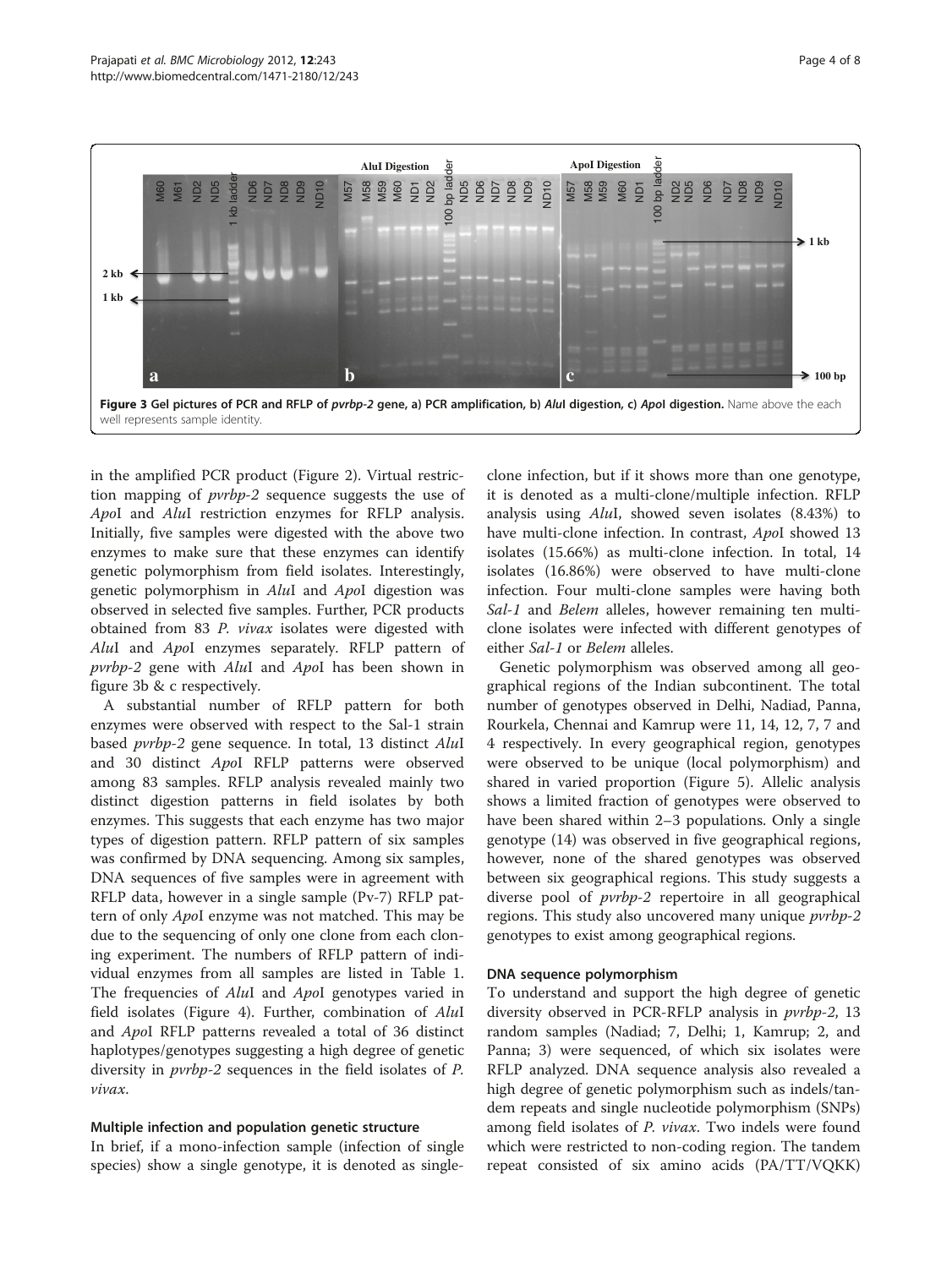<span id="page-4-0"></span>

|  |  | Table 1 RFLP data and genotyping of Plasmodium vivax using pvrbp-2 gene |  |  |  |  |  |
|--|--|-------------------------------------------------------------------------|--|--|--|--|--|
|--|--|-------------------------------------------------------------------------|--|--|--|--|--|

| Sample         |      | Alul RFLP Pattern (bp) |     |     |     | Alul<br>Genotype | <b>Combined Genotype/</b><br>number of isolates | Apol<br>Genotype | Apol RFLP Pattern (bp) |     |     |     |     |     |     |     |
|----------------|------|------------------------|-----|-----|-----|------------------|-------------------------------------------------|------------------|------------------------|-----|-----|-----|-----|-----|-----|-----|
| $Pv-2$         | 1200 | 410                    | 280 | 90  |     |                  | 1/8                                             | $\mathbf{1}$     | 650                    | 450 | 180 | 170 | 160 | 140 | 120 | 80  |
| $Pv-7$         | 1200 | 430                    | 280 | 90  |     | $\overline{2}$   | 2/2                                             | $\overline{2}$   | 650                    | 180 | 170 | 160 | 130 | 120 |     |     |
| $Pv-14$        | 1500 | 1200                   | 410 | 380 | 280 | 3                | 3/1                                             | 3                | 800                    | 650 | 450 | 410 | 250 | 180 | 120 |     |
| <b>ND-52</b>   | 1500 | 380                    | 80  |     |     | $\overline{4}$   | 4/2                                             | 4                | 800                    | 410 | 250 | 180 | 120 | 90  |     |     |
| <b>ND-51</b>   | 1200 | 430                    | 280 | 90  |     | $\overline{2}$   | 5/5                                             | 5                | 650                    | 480 | 180 | 170 | 160 | 140 | 130 | 120 |
| <b>ND-54</b>   | 1200 | 410                    | 280 | 180 | 90  | 5                | 6/1                                             | 6                | 650                    | 450 | 180 | 170 | 160 | 140 | 130 | 120 |
| M-53           | 1500 | 380                    |     |     |     | 6                | 7/3                                             | 7                | 800                    | 410 | 250 | 180 | 120 |     |     |     |
| M-54           | 1200 | 430                    | 380 | 90  |     | 7                | 8/1                                             | 7                | 800                    | 410 | 250 | 180 | 120 |     |     |     |
| M-55           | 1200 | 430                    | 280 | 90  |     | $\overline{2}$   | 9/1                                             | 8                | 850                    | 800 | 750 | 180 | 170 | 120 | 80  |     |
| <b>ND-57</b>   | 1000 | 430                    | 280 | 180 | 90  | 8                | 10/2                                            | 9                | 800                    | 650 | 180 | 170 | 120 |     |     |     |
| $RR-1$         | 1200 | 430                    | 280 | 90  |     | $\overline{2}$   | 11/2                                            | 10               | 800                    | 480 | 180 | 170 | 140 | 120 | 80  |     |
| <b>RR-18</b>   | 1200 | 430                    | 380 | 80  |     | $\overline{7}$   | 12/1                                            | 11               | 650                    | 450 | 250 | 180 | 160 | 120 | 90  |     |
| $M-51$         | 1200 | 430                    | 280 | 90  |     | $\overline{2}$   | 13/1                                            | 12               | 650                    | 180 | 170 | 160 | 130 | 120 | 80  |     |
| M-57           | 1200 | 410                    | 280 | 90  |     | 1                | 14/2                                            | 13               | 800                    | 480 | 180 | 170 | 140 | 120 |     |     |
| M-58           | 1500 | 380                    |     |     |     | 6                | 15/10                                           | 14               | 800                    | 410 | 250 | 180 | 120 | 80  |     |     |
| M-59           | 1200 | 410                    | 280 | 90  |     | 1                | 16/4                                            | 15               | 650                    | 450 | 180 | 170 | 160 | 140 | 120 |     |
| $ND-1$         | 1200 | 430                    | 280 | 90  |     | $\overline{2}$   | 17/3                                            | 16               | 650                    | 480 | 180 | 170 | 160 | 140 | 120 |     |
| $ND-2$         | 1200 | 430                    | 280 | 90  |     | $\overline{2}$   | 18/1                                            | 13               | 800                    | 480 | 180 | 170 | 140 | 120 |     |     |
| $ND-8$         | 1200 | 430                    | 280 | 90  |     | $\overline{2}$   | 19/1                                            | 17               | 650                    | 180 | 170 | 160 | 120 |     |     |     |
| <b>ND-12</b>   | 1200 | 430                    | 280 | 90  |     | $\overline{2}$   | 20/1                                            | 18               | 800                    | 650 | 180 | 170 | 130 | 120 |     |     |
| <b>ND-14</b>   | 1200 | 430                    | 410 | 280 | 90  | 9                | 21/1                                            | 19               | 800                    | 650 | 450 | 180 | 170 | 140 | 130 | 120 |
| <b>ND-29</b>   | 1500 | 380                    | 80  |     |     | $\overline{4}$   | 22/10                                           | 14               | 800                    | 410 | 250 | 180 | 120 | 80  |     |     |
| $P-5$          | 1500 | 380                    | 80  |     |     | 4                | 23/1                                            | 21               | 650                    | 410 | 250 | 180 | 160 | 120 | 80  |     |
| $R-12$         | 1200 | 410                    | 280 | 90  |     | 1                | 24/2                                            | 22               | 650                    | 600 | 180 | 170 | 160 | 120 |     |     |
| $R-18$         | 1200 | 430                    | 280 | 90  |     | $\overline{2}$   | 25/2                                            | 23               | 800                    | 480 | 180 | 170 | 140 | 130 | 120 |     |
| A-385          | 1500 | 1200                   | 430 | 380 | 280 | 10               | 26/1                                            | 24               | 800                    | 650 | 410 | 250 | 180 | 170 | 120 |     |
| $R-37$         | 1200 | 430                    | 280 | 90  |     | $\overline{2}$   | 27/1                                            | 25               | 800                    | 650 | 480 | 180 | 170 | 120 |     |     |
| D1             | 1200 | 410                    | 280 | 90  |     | 1                | 28/2                                            | 6                | 650                    | 450 | 180 | 170 | 160 | 140 | 130 | 120 |
| D <sub>5</sub> | 1200 | 430                    | 280 | 90  |     | $\overline{2}$   | 29/2                                            | 26               | 650                    | 600 | 180 | 170 | 160 | 130 | 120 |     |
| S <sub>2</sub> | 1500 | 380                    |     |     |     | 6                | 30/2                                            | 27               | 800                    | 650 | 250 | 180 | 120 |     |     |     |
| S4             | 1200 | 430                    | 280 | 90  |     | 2                | 31/1                                            | 28               | 650                    | 450 | 180 | 170 | 160 | 140 | 130 | 120 |
| C1             | 1200 | 410                    | 280 | 90  |     | 1                | 32/1                                            | 29               | 600                    | 180 | 170 | 160 | 130 | 120 |     |     |
| C <sub>2</sub> | 1200 | 410                    | 280 | 90  |     | 1                | 33/1                                            | 28               | 600                    | 450 | 180 | 170 | 160 | 140 | 130 | 120 |
| C5             | 1200 | 430                    | 380 |     |     | 11               | 34/1                                            | 30               | 800                    | 450 | 250 | 180 | 120 | 80  |     |     |
| C6             | 1500 | 1200                   | 430 | 410 | 280 | 12               | 35/2                                            | 3                | 800                    | 650 | 450 | 410 | 250 | 180 | 120 | 80  |
| C8             | 1200 | 400                    | 380 |     |     | 13               | 36/1                                            | 14               | 800                    | 410 | 250 | 180 | 120 | 80  |     |     |

revealed as 0–3 repeats in field isolates. A total of 178 SNPs were found, out of which 32 were in non-coding region while the remaining were in coding region. The observed higher number of SNPs was mainly due to the dimorphism between Sal-1 and Belem type alleles. Number of non-synonymous substitutions in coding region was higher (n=106) as compared to synonymous

substitutions (n=46), which indicates that  $prbp-2$  is under positive selection pressure. None of the SNP (synonymous or non synonymous) was associated with frame shift mutation. Comparison of pvrbp-2 sequences from Indian field isolates with pvrbp-2 reference sequence (Sal-1: P. vivax strain) suggests a higher degree of DNA sequence polymorphism.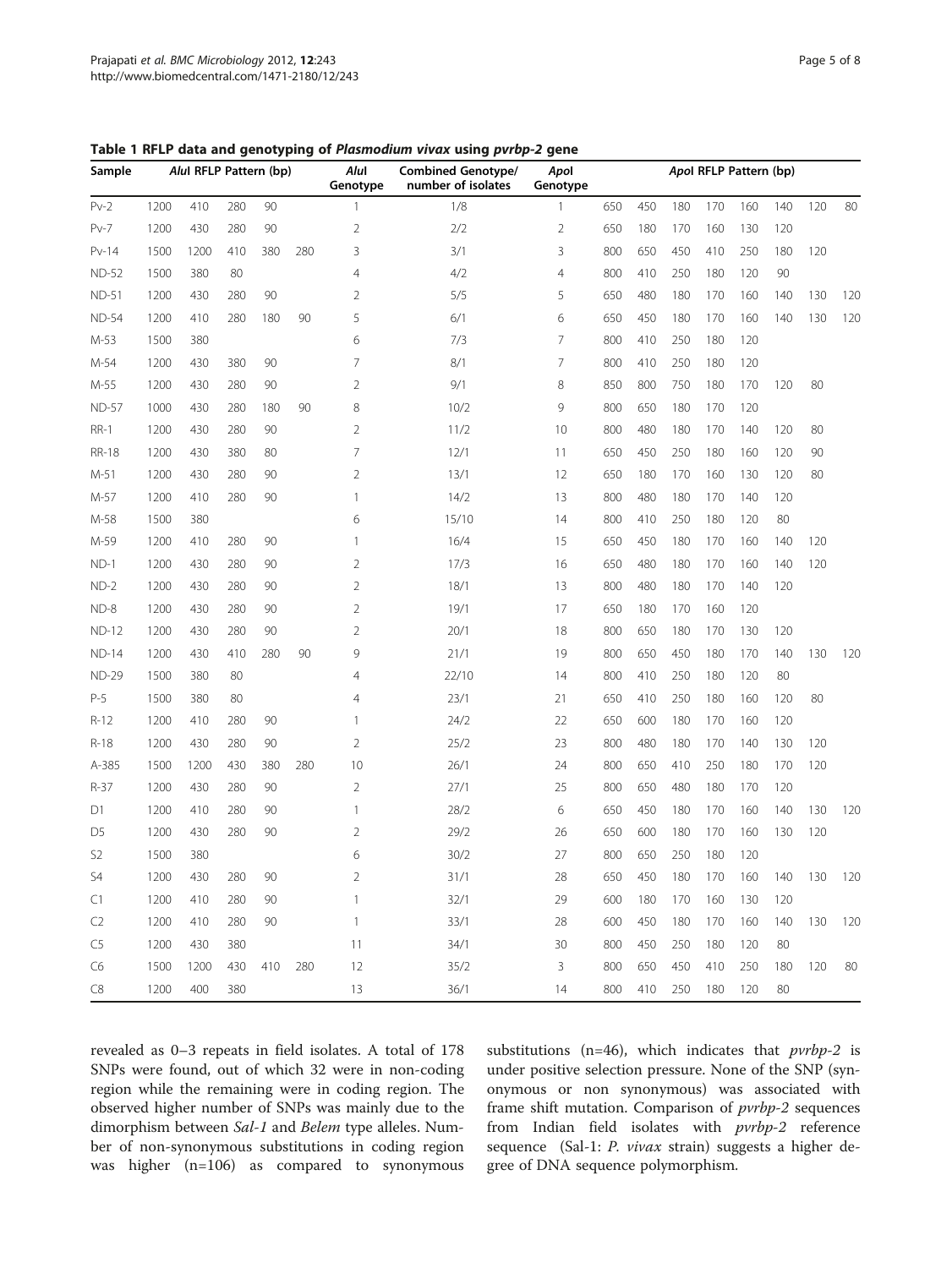<span id="page-5-0"></span>

## Distinguishing Belem and Sal-1 alleles with RFLP

The virtual restriction mapping of *pvrbp-2* sequences AluI and ApoI enzymes reveals a distinct RFLP pattern of Belem and Sal-1 alleles. Virtual restriction mapping of pvrbp-2 with AluI revealed a distinct 1500 bp and 380 bp fragments for Belem allele. Similarly, virtual restriction mapping with ApoI showed a distinct 250 bp fragment for Belem allele. The results of virtual restriction mapping of Belem and Sal-1 pvrbp-2 sequences with AluI and ApoI enzymes were confirmed with RFLP analysis of field isolates. On the basis of RFLP patterns, all samples were categorized according to the Sal-1 and Belem type. Of the 83 P. vivax isolates analyzed, 38.55% (32/83) were Belem type, 56.63% (47/83) were Sal-1 type, and 4.82% (4/83) were mixed of both alleles (Table [2](#page-6-0)). Furthermore, comparison of RFLP pattern showed Sal-1 alleles to be more polymorphic (24/36) than Belem allele (12/36) in the natural parasite populations. Thus, dimorphism observed in sequence analysis could also be identified by simple PCR-RFLP method.

## Discussion

Malaria eradication program is facing remarkable challenges due to spread of drug resistance and the complex population genetic structure of human malaria parasites. Gaining an insight into the genetic population structure of the parasites would provide valuable information for designing an improved malaria control strategy. The present study investigates genetic polymorphism in pvrbp-2 among field isolates of P. vivax using simple PCR-RFLP.

This is the first population based study of *pvrbp-2* gene which revealed a high degree of polymorphism in field isolates of P. vivax. The sequence polymorphism reported in pvrbp-2 from four strains of P. vivax including Sal-1 and Belem [[22](#page-7-0)] is supporting the extent of genetic polymorphism observed in pvrbp-2 in Indian isolates. The sequences of pvrbp-2 have shown a distinct dimorphism between Sal-1 and Belem alleles [[22\]](#page-7-0). The dimorphism between Sal-1 and Belem strains of P. vivax has been reported earlier on the basis of *pvmsp-1* [[25](#page-7-0)]

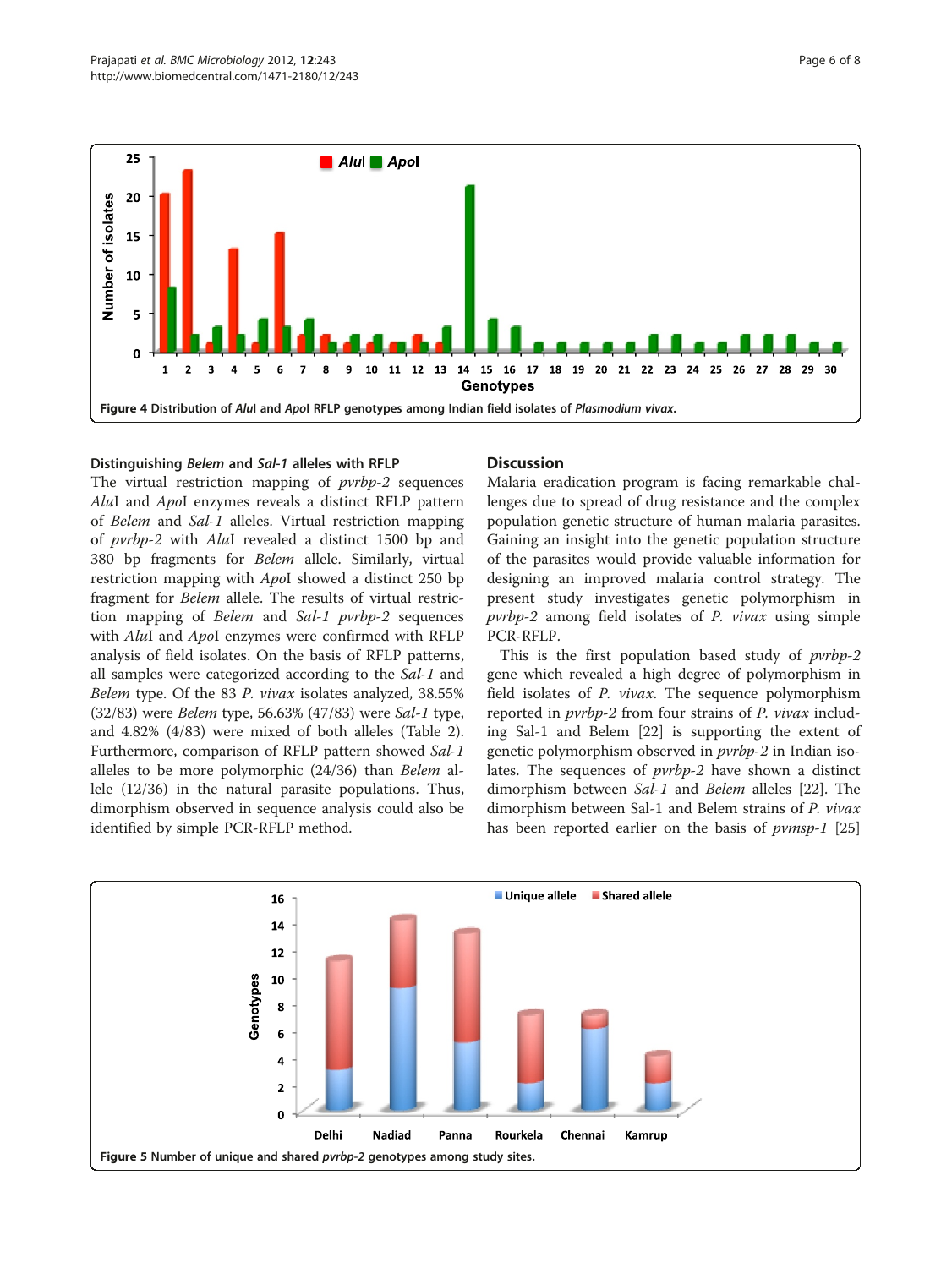<span id="page-6-0"></span>Table 2 Distribution of Pvrbp-2 based Sal-1 and Belem alleles in field isolates

| Geographical<br>regions | Sample<br>size (N) | Sal-I          | <b>Belem</b> | <b>Both</b>   |
|-------------------------|--------------------|----------------|--------------|---------------|
| Delhi                   | 13                 | 8              | 5            |               |
| Nadiad                  | 21                 | 17             | 4            |               |
| Panna                   | 18                 | 7              | 11           |               |
| Rourkela                | 16                 | 10             | 4            | 2             |
| Chennai                 | 10                 | 3              | 5            | $\mathcal{P}$ |
| Kamrup                  | 5                  | $\mathfrak{D}$ | 3            |               |
| Total (n)               | 83                 | 47             | 32           | 4             |

and the distinction between Sal-1 and Belem strains is entirely based on geographical location and allelic variation. The RFLP analysis of the present study using AluI and ApoI enzymes revealed a high degree of genetic polymorphism among field isolates which was further supported by  $prbp-2$  nucleotide sequence polymorphism data. From RFLP analysis, it is clear that ApoI is identifying larger extent of genetic polymorphism in field isolates compared to AluI. This suggests that under limited resources, ApoI alone can be used to resolved larger extent of existing genetic variation in pvrbp-2 in the field isolates. The genetic polymorphism displayed by various antigen-encoding genes and biochemical marker in Indian field isolates of P. vivax [[26-32](#page-7-0)] is also supported by the genetic polymorphism observed in pvrbp-2.

Plasmodium vivax isolates from Indian subcontinent represents diverse pool of genetic variants such as Belem and Chesson alleles in pvgam-1 [[23\]](#page-7-0), Belem and Sal-1 alleles in pvmsp-1 [[30\]](#page-7-0), and VK210 and VK247 in pvcsp [[30\]](#page-7-0). Though, pvrbp-2 based Sal-1 and Belem alleles have not been identified from natural parasite populations, however present study uncovered both alleles in Indian P. vivax populations. As like other above genetic markers, pvrbp-2 also harbors both Sal-1 and Belem alleles in Indian populations however, their proportion varied between geographical regions.

Pvrbp-2 is a promising vaccine target for the development of effective anti-malarial control measure [\[20](#page-7-0)]. Identifying allelic polymorphism in pvrbp-2 within and between populations would certainly improve and extend the existing knowledge for development of anti-malaria control measure. The significance of this prospective study would be to uncover maximum number of hidden polymorphism. Several studies in recent past have shown many polymorphic forms in local population [[10,12,31,33\]](#page-7-0). This study revealed genetic polymorphism in *P. vivax* populations which have been rarely shared between more than two populations which suggests that in the natural population, pvrbp-2 is diverse and this calls for thorough care to be taken while designing any anti-malarial strategy targeting pvrbp-2.

## Conclusions

The study suggests that *pvrbp-2* is highly polymorphic genetic marker which can be used for population genetic analyses. RFLP analysis suggests presence of nearly similar proportion of Sal-1 and Belem alleles in Indian P. vivax populations. The larger extent of genetic polymorphism identified from limited samples advocates to screen genetic polymorphism in *pvrbp-2* from malaria endemic geographical regions and countries for designing pvrbp-2 based anti-malarial control measures.

## Additional file

## [Additional file 1:](http://www.biomedcentral.com/content/supplementary/1471-2180-12-243-S1.doc) Detail information about study sites.

#### Competing interests

Authors declare that they don't have competing interests.

#### Author's contribution

SKP: Conceptual designing, experimental design and work, data analysis and manuscript writing, PK: Experimental work and data compilation, OPS: Overall supervision and manuscript writing. All authors read and approved the final manuscript.

#### Acknowledgements

This work was supported by the Indian Council of Medical Research, New Delhi, India (ICMR-Centenary Postdoctoral Award). This study was also partially supported with funds from a Fogarty International Center Global Infectious Disease training grant (D43 TW007884). The content of this manuscript is solely the responsibility of the authors and does not necessarily represent the official views of the Fogarty International Center or the National Institutes of Health. SKP is an ICMR-Centenary Postdoctoral Fellow. The authors are thankful to Cherry L. Dykes for editorial correction. The authors would like to thank NIMR scientists, staffs (Molecular Biology Division) and field units for their support and cooperation during the study.

#### Received: 15 July 2012 Accepted: 19 October 2012 Published: 24 October 2012

#### References

- 1. Andrade BB, Reis-Filho A, Souza-Neto SM, Clarencio J, Camargo LM, Barral A, Barral-Netto M: Severe Plasmodium vivax malaria exhibits marked inflammatory imbalance. Malar J 2010, 9:13.
- 2. Kochar DK, Das A, Kochar SK, Saxena V, Sirohi P, Garg S, Kochar A, Khatri MP, Gupta V: Severe Plasmodium vivax malaria: a report on serial cases from Bikaner in northwestern India. AmJTrop Med Hyg 2009, 80(2):194-198.
- 3. Kochar DK, Saxena V, Singh N, Kochar SK, Kumar SV, Das A: Plasmodium vivax malaria. Emerg Infect Dis 2005, 11(1):132–134.
- 4. Genton B, D'Acremont V, Rare L, Baea K, Reeder JC, Alpers MP, Muller I: Plasmodium vivax and mixed infections are associated with severe malaria in children: a prospective cohort study from Papua New Guinea. PLoS Med 2008, 5(6):e127.
- 5. Rogerson SJ, Carter R: Severe vivax malaria: newly recognised or rediscovered. PLoS Med 2008, 5(6):e136.
- 6. Tjitra E, Anstey NM, Sugiarto P, Warikar N, Kenangalem E, Karyana M, Lampah DA, Price RN: Multidrug-resistant Plasmodium vivax associated with severe and fatal malaria: a prospective study in Papua. Indonesia. PLoS Med 2008, 5(6):e128.
- 7. Mendis K, Sina BJ, Marchesini P, Carter R: The neglected burden of Plasmodium vivax malaria. AmJTrop Med Hyg 2001, 64(1-2 Suppl):97-106.
- 8. Imwong M, Sudimack D, Pukrittayakamee S, Osorio L, Carlton JM, Day NP, White NJ, Anderson TJ: Microsatellite variation, repeat array length, and population history of Plasmodium vivax. Mol Biol Evol 2006, 23(5):1016–1018.
- 9. Karunaweera ND, Ferreira MU, Munasinghe A, Barnwell JW, Collins WE, King CL, Kawamoto F, Hartl DL, Wirth DF: Extensive microsatellite diversity